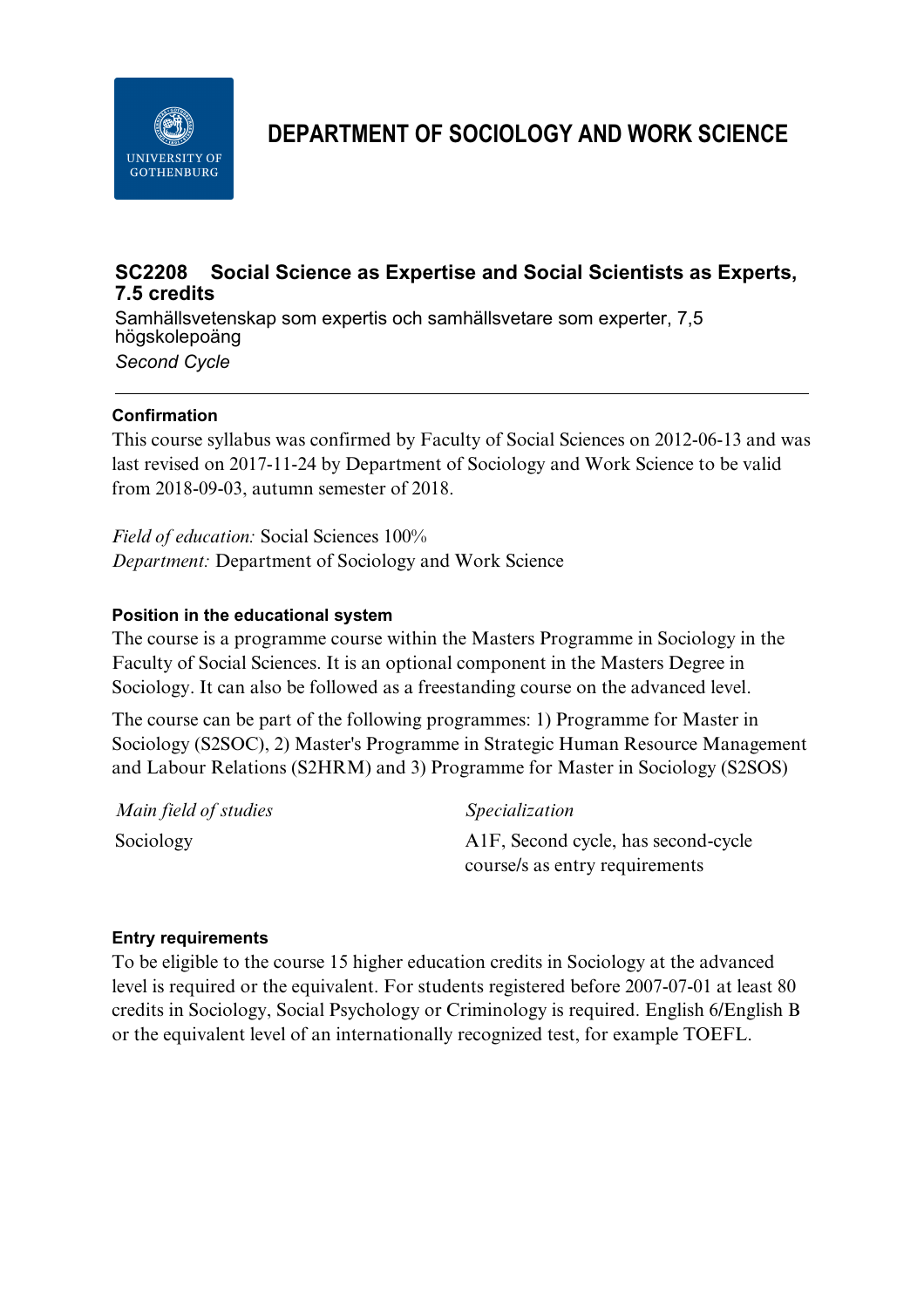### **Learning outcomes**

After completing the course the student is expected to be able to:

# *Knowledge and Understanding*

- Explain the difference between basic and applied social science research; researcher controlled research versus social scientific research commissioned in the service of particular social interests

- Define and recognize the distinguishing characteristics of different social scientific perspectives on the nature and role of scientific expertise in society.

- Distinguish and account for significant variations in the scientific, political and ethical orientation of expertise in general, and social scientific expertise in particular, over historical time and across cultural space.

## *Skills and Abilities*

- Critically reflect over and analyse in depth the role of expertise in society

- Creatively and independently apply different perspectives from the sociology of expertise to the analysis of different forms of expertise in society (i.e. technical expertise, social scientific expertise, medical and therapeutic expertise and so on)

- With fluency and eloquence in both written and oral presentations express the results of the analyses carried out in connection with the course

 - Enter into meaningful dialogue about the role of expertise in society with different groups of non-experts

# *Judgment and Approach*

- Reflect over the inter-relationship of different forms of expertise in society and the ambition of social science to extend its concerns to encompass the development of an expertise on expertise.

- Explain and evaluate the combined professional and ethical challenges which follow from accepting the role of an expert in society and offering scientific advice designed to inform governmental decisions.

# **Course content**

This course addresses the differences between basic and applied social science research and between researcher-controlled social science and social scientific research commissioned by different public and private interests in society. Applied social science and the expertise it cultivates is knowledge developed and refined in collaboration with different social interests. How has the character of this expertise changed over time in response to the transformation of liberal democratic government? The course aims to enhance students knowledge of, and powers of reflection over the challenges that follow from acting as a social scientific expert and authority in society offering qualified advice